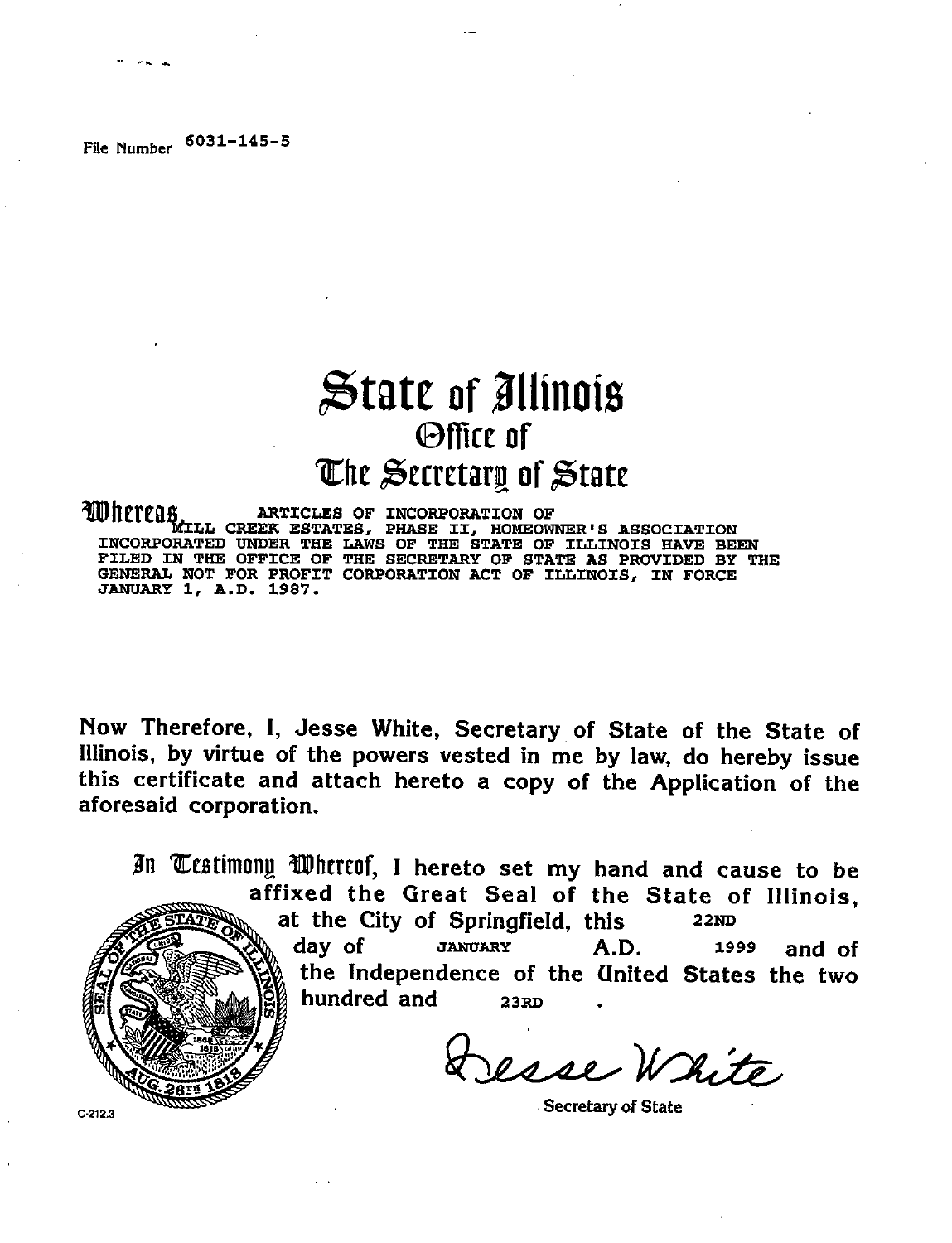| NFP-102.10<br>$($ Rev $\overline{u}$ an 195 |                                       |                                                       | <b>ARTICLES OF INCORPORATION</b>                                                                                                                                 |                                                  |                           | (Do Not Write in This Space) |  |
|---------------------------------------------|---------------------------------------|-------------------------------------------------------|------------------------------------------------------------------------------------------------------------------------------------------------------------------|--------------------------------------------------|---------------------------|------------------------------|--|
|                                             | http://www.sos.state.il.us            |                                                       | SUBMIT IN DUPLICATE                                                                                                                                              | Payment must be made by certified check,         |                           | $1 - 2 - 9$<br>Date          |  |
|                                             | <b>JAN 22 1999</b>                    |                                                       | cashier's check, illinois attorney's check, Illinois                                                                                                             |                                                  | <b>Filing Fee</b><br>\$50 |                              |  |
|                                             | <b>JESSE WHITE</b>                    | retary of State."                                     | C.P.A.'s check or money order, payable to "Sec-                                                                                                                  |                                                  | Approved                  | $PA$ $D$<br>Bl               |  |
|                                             | <b>SECRETARY OF STATE</b>             |                                                       | <b>DO NOT SEND CASH!</b>                                                                                                                                         |                                                  | $JAN$ 22 $I337$           |                              |  |
| TO:                                         |                                       | GESSE MULE AN, Secretary of State                     |                                                                                                                                                                  |                                                  |                           |                              |  |
|                                             |                                       | hereby adopt the following Articles of Incorporation. | Pursuant to the provisions of "The General Not For Profit Corporation Act of 1986," the undersigned incorporator(s)                                              |                                                  |                           |                              |  |
| Article 1.                                  |                                       |                                                       | The name of the corporation is: Mill Creek Estates. Phase II, Homeowner's Association                                                                            |                                                  |                           |                              |  |
| Article 2:                                  |                                       |                                                       | The name and address of the initial registered agent and registered office are:                                                                                  |                                                  |                           |                              |  |
|                                             | Registered Agent Arthur<br>First Name |                                                       | Middle Name                                                                                                                                                      | Seppi                                            |                           |                              |  |
|                                             |                                       | <b>Number</b>                                         | Registered Office 2144 South MacArthur Boulevard<br><b>Street</b>                                                                                                |                                                  | Last Name                 |                              |  |
|                                             |                                       | Springfield<br>City                                   | IL.                                                                                                                                                              | 62704<br>ZIP Code                                | (Do not use P.O. Box)     | Sangamon                     |  |
| Article 3:                                  |                                       | The first Board of Directors shall be _               | -3-                                                                                                                                                              | in number, their names and residential addresses |                           | County                       |  |
|                                             | being as follows:                     |                                                       | (Not less than three)                                                                                                                                            | <b>Address</b>                                   |                           |                              |  |
|                                             | Director's Names                      | <b>Number</b>                                         | <b>Street</b>                                                                                                                                                    | <b>City</b>                                      |                           | <b>State</b>                 |  |
|                                             | Charles E. Robbins                    | 1631 Leland                                           |                                                                                                                                                                  | Springfield. IL 62704                            |                           |                              |  |
| <u>Arthur Seppi</u>                         |                                       | 4080 Guilford Rd.                                     |                                                                                                                                                                  | Springfield, IL 62707                            |                           |                              |  |
| <u>Kristie Brandt</u>                       |                                       | 13167 State Route 125                                 |                                                                                                                                                                  | Pleasant Plains, IL 62677                        |                           |                              |  |
|                                             |                                       |                                                       |                                                                                                                                                                  |                                                  |                           |                              |  |
|                                             |                                       |                                                       |                                                                                                                                                                  |                                                  |                           |                              |  |
|                                             |                                       |                                                       |                                                                                                                                                                  |                                                  | . ما ۹                    |                              |  |
| Article 4.                                  |                                       |                                                       | The purposes for which the corporation is organized are:                                                                                                         |                                                  |                           |                              |  |
|                                             |                                       |                                                       |                                                                                                                                                                  |                                                  |                           |                              |  |
|                                             |                                       |                                                       | To administer and operate property owned by a homeowner's association.                                                                                           |                                                  |                           |                              |  |
|                                             |                                       |                                                       |                                                                                                                                                                  |                                                  |                           |                              |  |
|                                             |                                       |                                                       |                                                                                                                                                                  |                                                  |                           |                              |  |
|                                             |                                       |                                                       |                                                                                                                                                                  |                                                  |                           |                              |  |
|                                             |                                       | $\Box$ Yes<br>$\Sigma$ No                             | Is this corporation a Condominium Association as established under the Condominium Property Act?<br>(Check one)                                                  |                                                  |                           |                              |  |
|                                             | Revenue Code of 1954?                 |                                                       | Is this corporation a Cooperative Housing Corporation as defined in Section 216 of the Internal<br>$\Box$ Yes<br><b>X</b> No                                     | (Check one)                                      |                           |                              |  |
|                                             |                                       |                                                       | Is this a Homeowner's Association which administers a common-interest community as defined in<br>subsection (c) of Section 9-102 of the code of Civil Procedure? |                                                  | <b>x</b> Yes              | ⊟No                          |  |

 $\mathcal{L}_{\text{max}}$  , where  $\mathcal{L}_{\text{max}}$ 

 $\hat{\psi}$